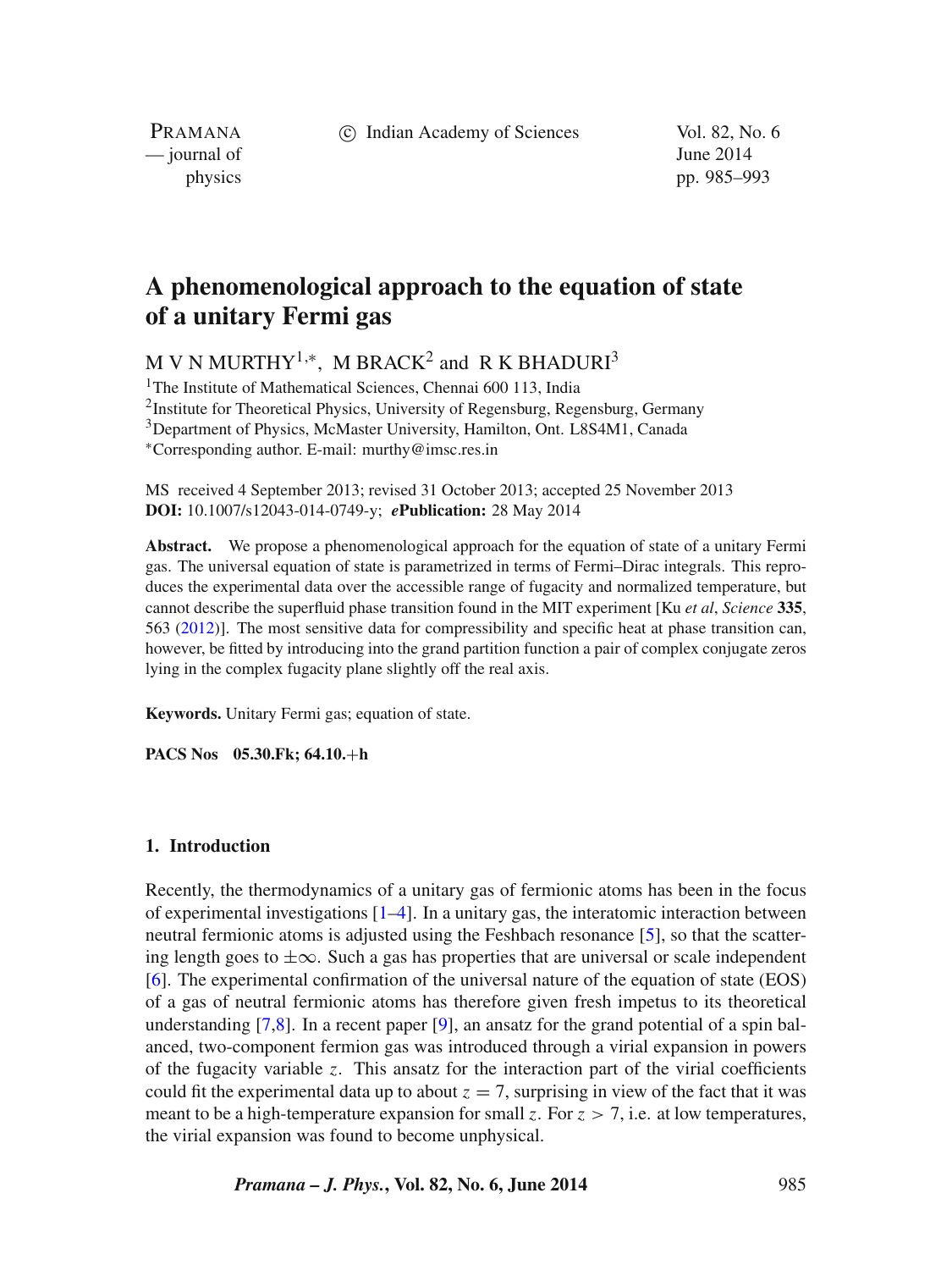In this paper, we propose a novel phenomenological approach to describe the EOS, which agrees with experimental data all the way to very low temperatures and reproduces some of the zero-temperature properties quantitatively. Following Sommerfeld [\[10\]](#page-8-7), it would seem that at low temperatures when  $z \gg 1$ ,  $x = \ln z$  is a more suitable expansion parameter. Since a unitary gas introduces no extra length scales than already present in the ideal gas, we go one step further and express the grand potential in terms of a simple combination of two Fermi–Dirac integrals [\[11\]](#page-8-8). This allows us to fit the experimental data quite accurately, and at the same time to reproduce the correct second virial coefficient at small *z*, i.e., for high temperatures.

Furthermore, experimentally, a phase transition to superfluidity is observed around  $T/T_F \simeq 0.16$ , evidenced by peaks in the heat capacity and compressibility [\[4\]](#page-8-0). To reproduce these features in our model, we introduce a phenomenological term in the grand partition function, which in the zero-width limit yields a singularity in the free energy and hence describes a phase transition.

In [§2,](#page-1-0) we first introduce our new phenomenological ansatz and show that it reproduces the universal function  $h(z)$ , which is the ratio of pressures of the spin-balanced twocomponent unitary gas and free Fermi gas, over a large range of experimentally available fugacities *z*. In [§3,](#page-4-0) we compute all the thermodynamic quantities for which experimental data are available and show that our phenomenological ansatz indeed incorporates the essential features of the data.

### <span id="page-1-0"></span>**2. The phenomenological equation of state**

The grand potential  $\Omega$  of the unitary gas is related to the grand partition function  $\mathcal Z$  by the thermodynamical relation

$$
\Omega = -PV = -k_{\text{B}}T \ln \mathcal{Z},\tag{1}
$$

where *P* and *V* are pressure and volume, respectively, *T* is the temperature, and  $k_B$  is the Boltzmann constant. The grand partition function is defined by

$$
\mathcal{Z}(\beta, z) = \sum_{N=0}^{\infty} Z_N(\beta) z^N, \qquad \beta = 1/k_B T,
$$
 (2)

<span id="page-1-1"></span>where  $Z_N(\beta)$  is the canonical N particle partition function. Note that in the above series, the dependences on  $\beta$  and  $\zeta$  are mixed. However, for the ideal free Fermi gas,  $\zeta$  has the form

$$
\ln \mathcal{Z}_{\mathrm{F}}(\beta, z) = \frac{V}{\lambda^3} 2f_{5/2}(z), \quad \lambda = \left(\frac{2\pi \hbar^2 \beta}{m}\right)^{1/2},\tag{3}
$$

in which the *z* dependence has separated out and is entirely coming through the function  $f_{5/2}(z)$ , which is one of the Fermi–Dirac integrals defined [\[11\]](#page-8-8) as

<span id="page-1-2"></span>
$$
f_{\nu}(x) = \frac{1}{\Gamma(\nu)} \int_0^{\infty} \frac{y^{(\nu-1)} dy}{1 + e^{(y-x)}}.
$$
 (4)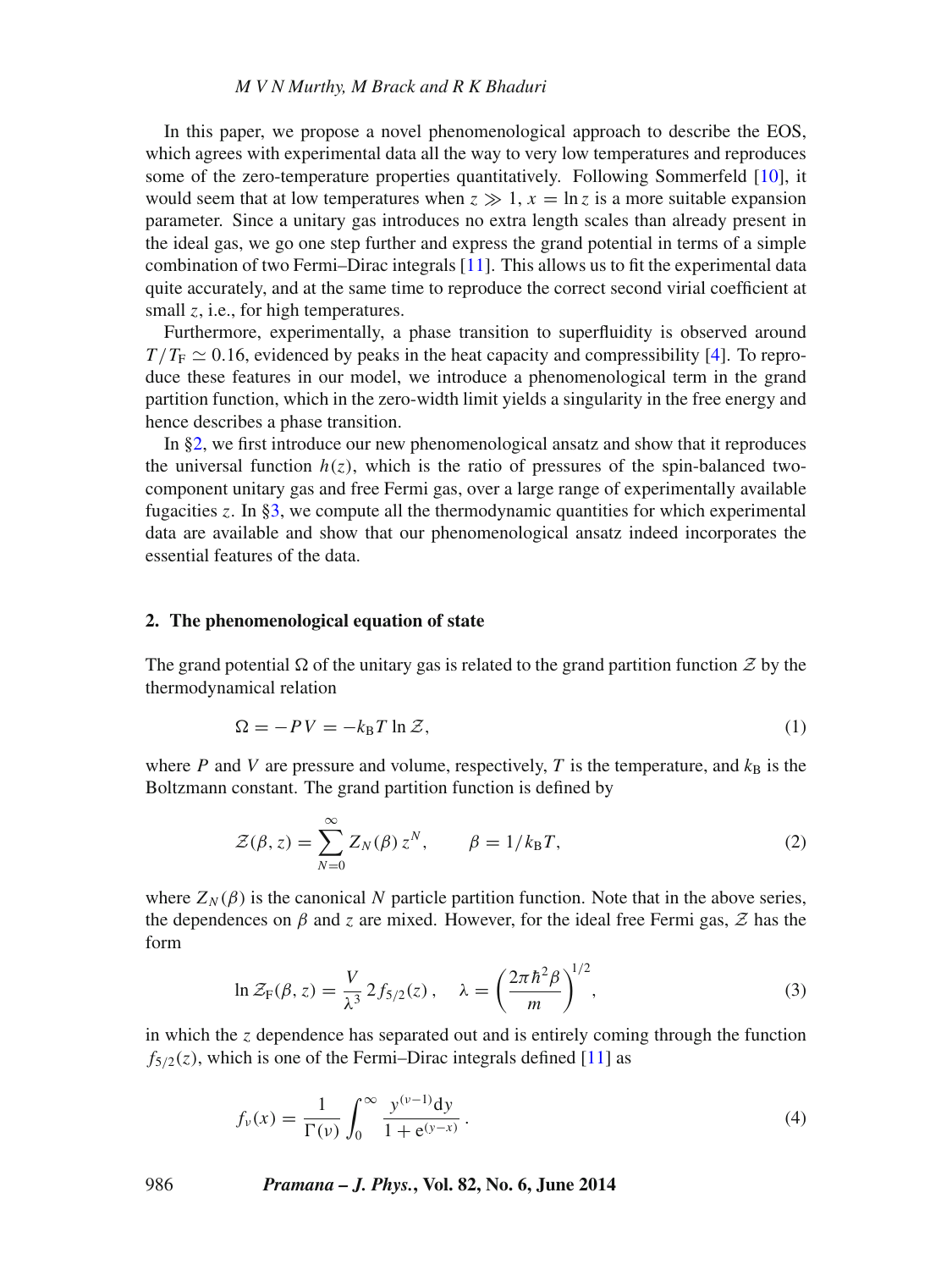For a unitary gas, a similar separation of variables *β* and *z* also takes place [\[6\]](#page-8-3). We therefore define a universal function  $F_P(z)$  by

<span id="page-2-2"></span><span id="page-2-1"></span>
$$
\ln \mathcal{Z}(\beta, z) = (V/\lambda^3) F_P(z). \tag{5}
$$

In terms of this function, we define the universal thermodynamic function  $h(z)$  by

$$
h(x) = \frac{\Omega}{\Omega_{\rm F}} = \frac{P}{P_{\rm F}} = \frac{F_P(x)}{2f_{5/2}(x)}, \qquad x = \ln(z), \tag{6}
$$

where  $\Omega_F$  and  $P_F$  are the grand potential and pressure of the untrapped ideal Fermi gas, respectively. Note that in this quantity, dependence on temperature and length scales drops out, so that it is universal and scale-independent (see also [\[1\]](#page-8-1)).

The all-important function  $F_P(x)$  encodes the thermodynamic properties of the unitary gas of fermionic atoms. We make an important assumption that  $F_P(x)$  can be written as a linear superposition of Fermi–Dirac integrals because this ensures universality. Thus, we introduce the function  $F_P(x)$  through the following phenomenological ansatz:

<span id="page-2-0"></span>
$$
F_P(x) = 2[f_{5/2}(x) + 4(f_{5/2}(x) - f_{3/2}(x))] + g(x),
$$
\n(7)

where the factor 2 accounts for spin degeneracy. This ansatz is further guided by the following considerations:

- (1) The function  $h(x)$  obeys universality, i.e., it depends only on the fugacity  $z =$  $exp(x)$ , but not on any length scale or other system variable.
- (2) The leading term  $f_{5/2}(x)$  in eq. [\(7\)](#page-2-0) is simply that of the free non-interacting Fermi gas given in eq. [\(3\)](#page-1-1).
- (3) The second term  $4(f_{5/2}(x) f_{3/2}(x))$  describes the contribution from the interactions. By definition, this term does not contribute to the linear term in  $\zeta$  in the high temperature expansion of  $F_P(x)$  [\[11\]](#page-8-8). Furthermore, the linear superposition of Fermi–Dirac integrals is determined to yield the exact interaction part of the second virial coefficient  $\Delta b_2$  [\[12\]](#page-8-9) in the high-temperature limit. This choice, however, does not yield the correct third virial coefficient that is known to great accuracy, nor the estimated fourth virial coefficient [\[13](#page-8-10)[,14\]](#page-8-11). Nevertheless, the high temperature properties that we obtain still give excellent agreement with the experimental results. On the other hand, the zero-temperature properties are entirely determined by the function  $f_{5/2}(x)$ . The overall factor 5 of  $f_{5/2}(x)$  allows for a good description also of the zero-temperature properties of the unitary gas (see the detailed discussion below).
- (4) The function  $g(x)$  in eq. [\(7\)](#page-2-0), which is implicitly a function of fugacity  $z = \exp(x)$ , is introduced to describe the phase transition that has been observed in the exper-imental data [\[4\]](#page-8-0). For this purpose, we write the grand partition function  $\mathcal Z$  in the complex *z* plane as

$$
\mathcal{Z} = \tilde{\mathcal{Z}} \left[ \left( 1 - \frac{z}{z_c + i\epsilon} \right) \left( 1 - \frac{z}{z_c - i\epsilon} \right) \right]^{V/\lambda^3},\tag{8}
$$

with real  $z_c$  and  $\epsilon$ , where  $\tilde{z}$  describes the system without phase transition. At  $z = z_c \pm i\epsilon$ , this function goes to zero, causing a logarithmic singularity of the free energy in the limit  $\epsilon \to 0$ . The power  $(V/\lambda^3)$  of the zeros is required to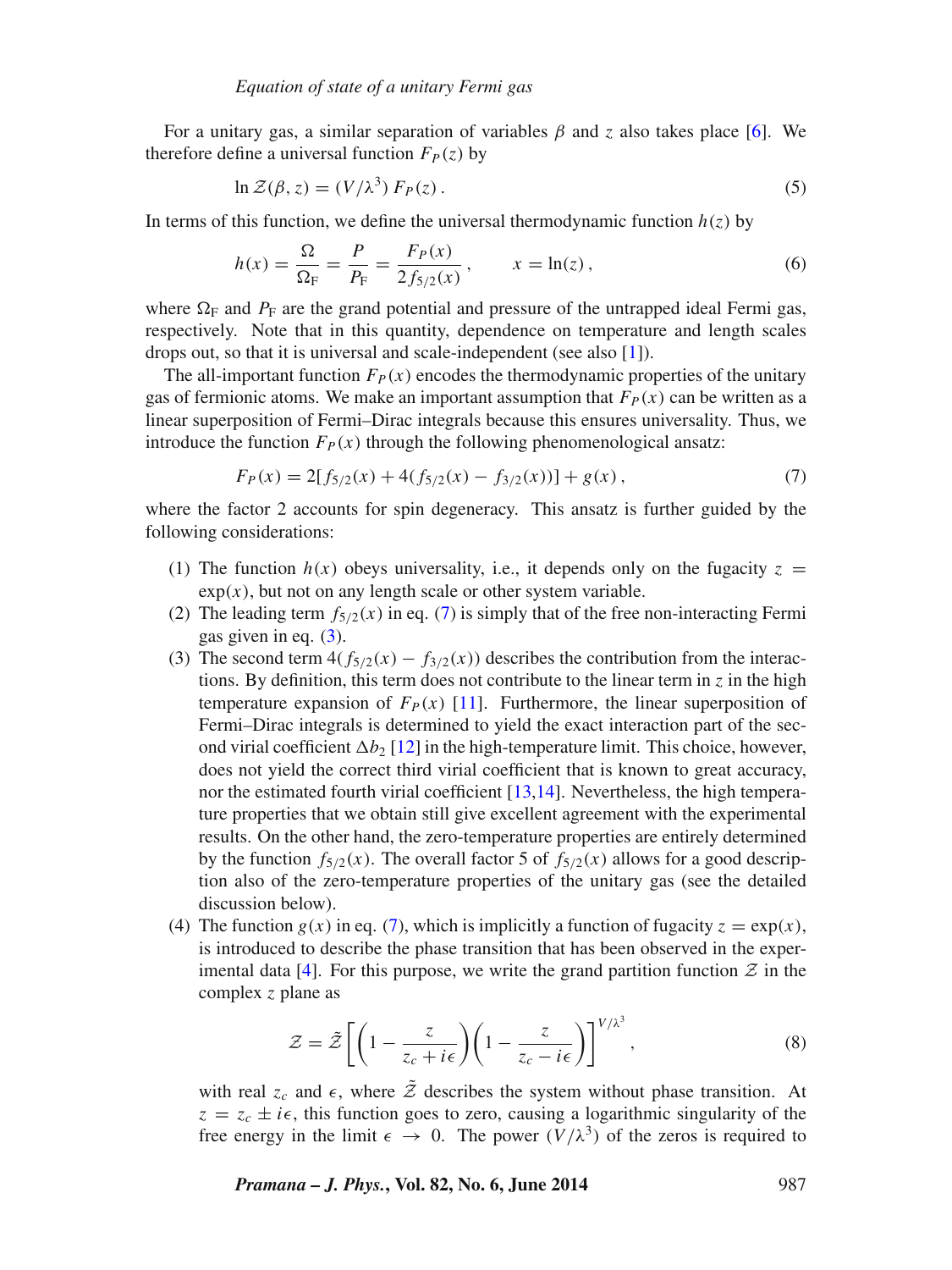preserve the universality of  $h(x)$ . For the function  $g(z)$ , which is found through eqs  $(7)$  and  $(5)$ , this yields

<span id="page-3-0"></span>
$$
g(z) = \ln \left[ \frac{(z_c - z)^2 + \epsilon^2}{z_c^2 + \epsilon^2} \right] + 2 \frac{z}{z_c}.
$$
 (9)

The last term in eq. [\(9\)](#page-3-0) is introduced such that  $g(x)$  gives no contribution to the first-order virial coefficient in the high temperature (i.e., small-*z*) expansion of  $F_P(x)$ . The choice of  $z_c$  and  $\epsilon$  is guided by a fit to the experimental data on compressibility and specific heat; while  $z_c$  is given by the critical temperature of the phase transition,  $\epsilon$  is governed by the width of the transition region.

We find that  $z_c = 13.5$  and  $\epsilon = 6.3$  give the best fits to the MIT data for compressibility and specific heat (discussed below). While the form  $(9)$  of  $g(x)$  works well throughout the phase transition region and all the way to small *z* (i.e., to high temperatures), it becomes unphysical in the zero *T* limit where we are forced to use the ansatz [\(7\)](#page-2-0) with  $g = 0$ .

In figure [1,](#page-3-1) we compare our numerical results with the experimental data of the MIT group [\[4\]](#page-8-0) for the universal function  $h(x)$  given in eq. [\(6\)](#page-2-2). The solid line corresponds to the full expression [\(7\)](#page-2-0) for  $F_P(x)$ , while the dotted line is obtained using  $g(x) = 0$ . We see that our phenomenological ansatz closely follows the data up to  $x \sim 2.5$ , while the high temperature virial ansatz introduced in [\[9\]](#page-8-6) fails much earlier. For large *x*, the results obtained with  $g(x) = 0$  and with  $g(x)$  given in [\(9\)](#page-3-0) lie on either side of the data, the solid line showing that  $g(x)$  becomes unphysical for  $x > 3$ . In all calculations presented henceforth, we have put it to zero for  $z > z_{\text{max}} = 27$ , corresponding to  $x_{\text{max}} = 3.3$  and a temperature  $T_{\text{min}} = 0.1 T_F$ , below which there are essentially no data points found in the figures.

<span id="page-3-1"></span>

**Figure 1.** The function  $h(x)$  for the untrapped unitary Fermi gas as a function of  $x = \ln(z)$ . The crosses represent the experimental MIT data by Ku *et al* [\[4\]](#page-8-0). Our result including the full  $g(x)$  in [\(7\)](#page-2-0) is shown by the red line. The result obtained by putting  $g(x) = 0$  is shown by the blue dashed line. We also show the results for the virial ansatz [\[9\]](#page-8-6) by the magenta dotted line.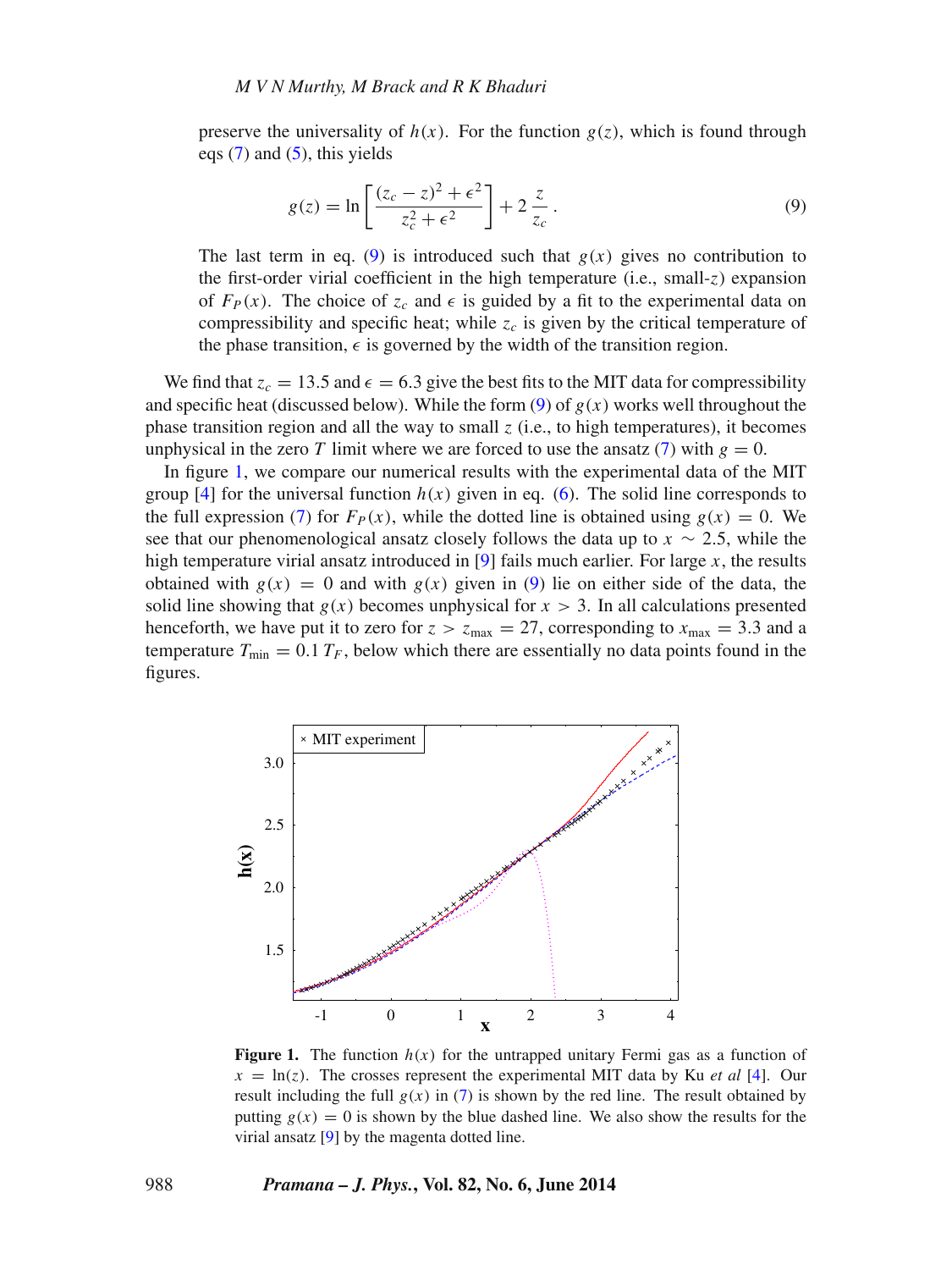### <span id="page-4-0"></span>**3. Thermodynamical properties**

Encouraged by the good agreement over a large range of x for our universal function  $h(x)$ , we now consider the calculation of basic thermodynamic observables. Following Ku *et al* [\[4\]](#page-8-0), we write for the normalized pressure

$$
\tilde{p} = \frac{P}{P_0} = \frac{5T}{2T_{\rm F}} \frac{F_P(x)}{F'_P(x)} = \frac{5}{3} \frac{E}{NE_{\rm F}}\,,\tag{10}
$$

where  $P$  and  $E$  are pressure and energy, respectively, of the interacting gas. The quantities used for the normalization in the denominators are all evaluated for the non-interacting gas:  $P_0$  is the pressure at zero temperature,  $T_F$  is the Fermi temperature, and  $E_F$  is the Fermi energy; the latter two are related by  $E_F = k_B T_F$ . The prime here and below denotes derivative with respect to *x*. The normalized temperature is given by

$$
\frac{T}{T_{\rm F}} = \frac{k_{\rm B}T}{E_{\rm F}} = \frac{4\pi}{[3\pi^2 F'_P(x)]^{2/3}}.
$$
\n(11)

The entropy, also related to pressure, is given by

$$
\frac{S}{Nk_{\rm B}} = \frac{T_{\rm F}}{T} \left( \tilde{p} - \frac{\mu}{E_{\rm F}} \right) = \frac{5F_P(x)}{2F'_P(x)} - \ln(z) \,. \tag{12}
$$

The chemical potential  $\mu$ , normalized with respect to the non-interacting Fermi energy  $E_F$ , is given by

$$
\frac{\mu}{E_{\rm F}} = \tilde{p} - \frac{TS}{T_{\rm F} N k_{\rm B}}\,. \tag{13}
$$

Analogously, the normalized compressibility is given by

$$
\tilde{\kappa} = \frac{\kappa}{\kappa_0} = \frac{2T_{\rm F}}{3T} \frac{F_p''(x)}{F_p'(x)}.
$$
\n(14)

The specific heat at constant volume is given by

$$
\frac{C_V}{Nk_B} = \frac{15}{4} \frac{F_P(x)}{F'_P(x)} - \frac{9F'_P(x)}{4F''_P(x)} = \frac{3T_F}{2T} \left(\tilde{p} - \frac{1}{\tilde{\kappa}}\right).
$$
(15)

We note that both compressibility and specific heat depend on the second derivatives of the function  $F_P(x)$ .

We now present numerical results for the thermodynamic quantities for which experimental data are available. Since no ready-to-use numerical routines for the Fermi–Dirac integrals  $f_\nu(x)$  could be found, we have calculated them by numerical integration of eq. [\(4\)](#page-1-2). This is easily possible to any desired accuracy for  $\nu > 1$ . For  $\nu \le 1$  we employed the formula [\[11\]](#page-8-8)  $f_{\nu-1}(x) = f'_{\nu}(x)$  and used numerical differentiation to obtain  $f'_{\nu}(x)$ .

In figure [2](#page-5-0) we compare our results of normalized pressure (figure [2a](#page-5-0)), entropy (figure [2b](#page-5-0)), and chemical potential (figure [2c](#page-5-0)) with the MIT data. Our ansatz describes all these data quite well down to the critical temperature  $T_c = 0.16 T_F$ . At high temperatures the results are comparable to, if not better than, the virial ansatz discussed in ref. [\[9\]](#page-8-6).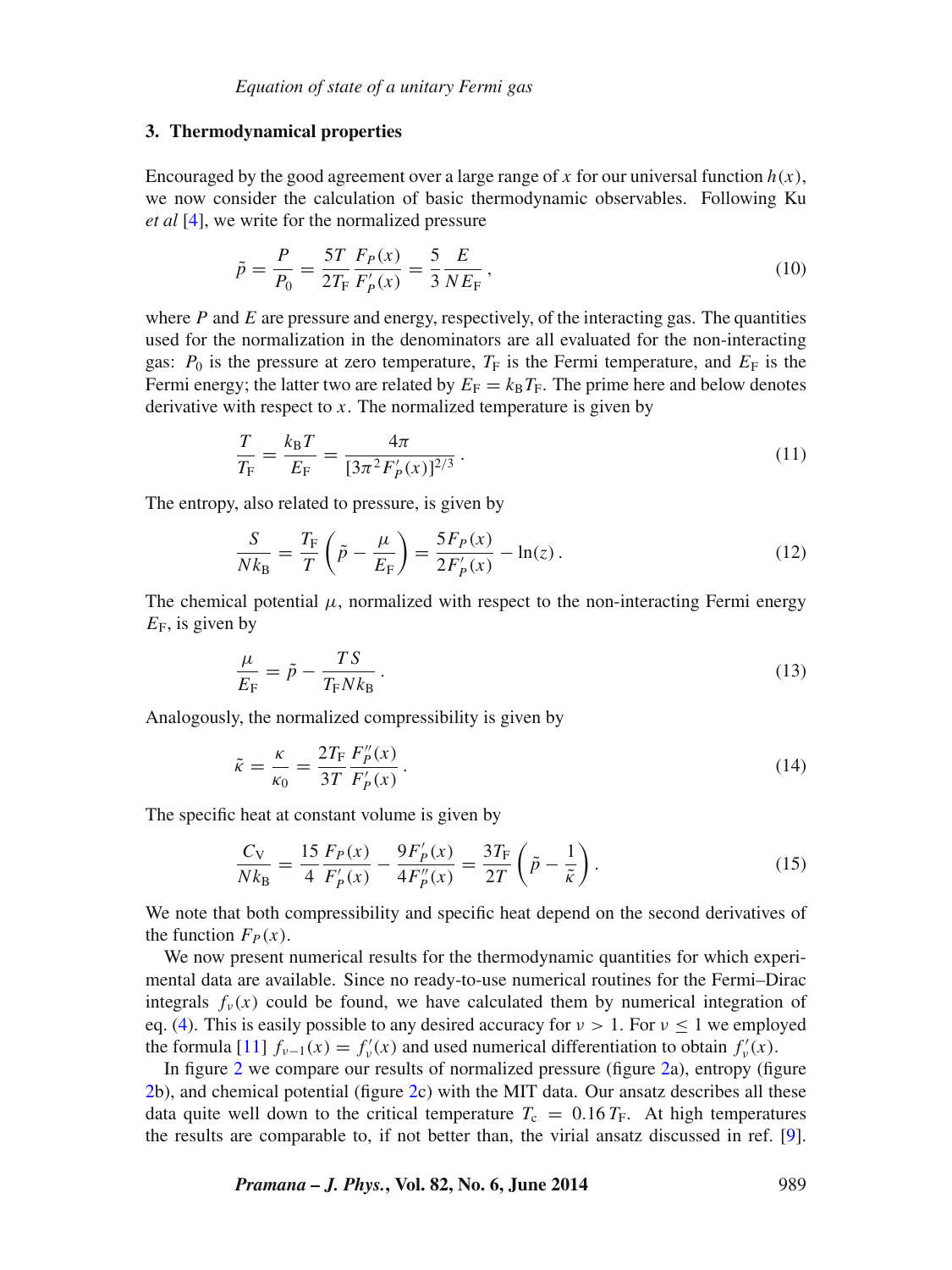Departures are noticed around critical temperature  $T_c$  (enlarged in the inserts). Like in figure [1,](#page-3-1) the results with and without including  $g(x)$  lie on opposite sides of the data below  $T_c$ ; the solid lines do reproduce the kink seen in the chemical potential at  $T = T_c$ .

We stress again that in eq. [\(7\)](#page-2-0) with  $g(x) = 0$ , only the contribution  $2 \times 5f_{5/2}(x)$  is relevant for reproducing the results at  $T = 0$ . For the energy per particle at  $T = 0$  it yields  $E/N = (3/5)\tilde{E}_F$ , where  $\tilde{E}_F$  is the Fermi energy of the interacting gas. Further, it is easily deduced that  $\tilde{E}_F/E_F = \xi = (1/5)^{2/3} = 0.342$ , which is slightly less than the experimentally determined value 0.36 of the MIT experiment [\[4\]](#page-8-0). We emphasize that our fit of  $h(x)$  (see figure [2\)](#page-5-0) is particularly sensitive to the linear combination of  $f_{5/2}$ and  $f_{3/2}$  used in our ansatz [\(7\)](#page-2-0), which was primarily chosen to yield a reasonable hightemperature limit. Any different choice of parameters, or any admixture of Fermi–Dirac integrals  $f_\nu$  with other orders  $\nu$ , could not simultaneously yield both these desirable largeand zero-temperature limits.

In figure [3,](#page-6-0) we show the results of our calculation for compressibility (figure [3a](#page-6-0)) and specific heat (figure [3b](#page-6-0)) as functions of temperature. The resonant term  $g(x)$  in  $F<sub>P</sub>(x)$ here gives an excellent description of the experimental peaks seen in both quantities. Again, it has to be cut at  $T < T_{min} = 0.1 T_F$ , and the result obtained with  $g(x) = 0$  yields the correct limits  $\tilde{\kappa}(T = 0) = 1/\xi$  and  $C_V(T = 0) = 0$ . In figure [4,](#page-7-0) we finally plot

<span id="page-5-0"></span>

**Figure 2.** Normalized pressure (**a**), entropy (**b**) and chemical potential (**c**) of the unitary Fermi gas as a function of temperature. The crosses denote the experimental MIT data [\[4\]](#page-8-0). Blue and red lines are as in figure [1.](#page-3-1) The inserts give enlarged pictures of the low-temperature domain including the phase transition region.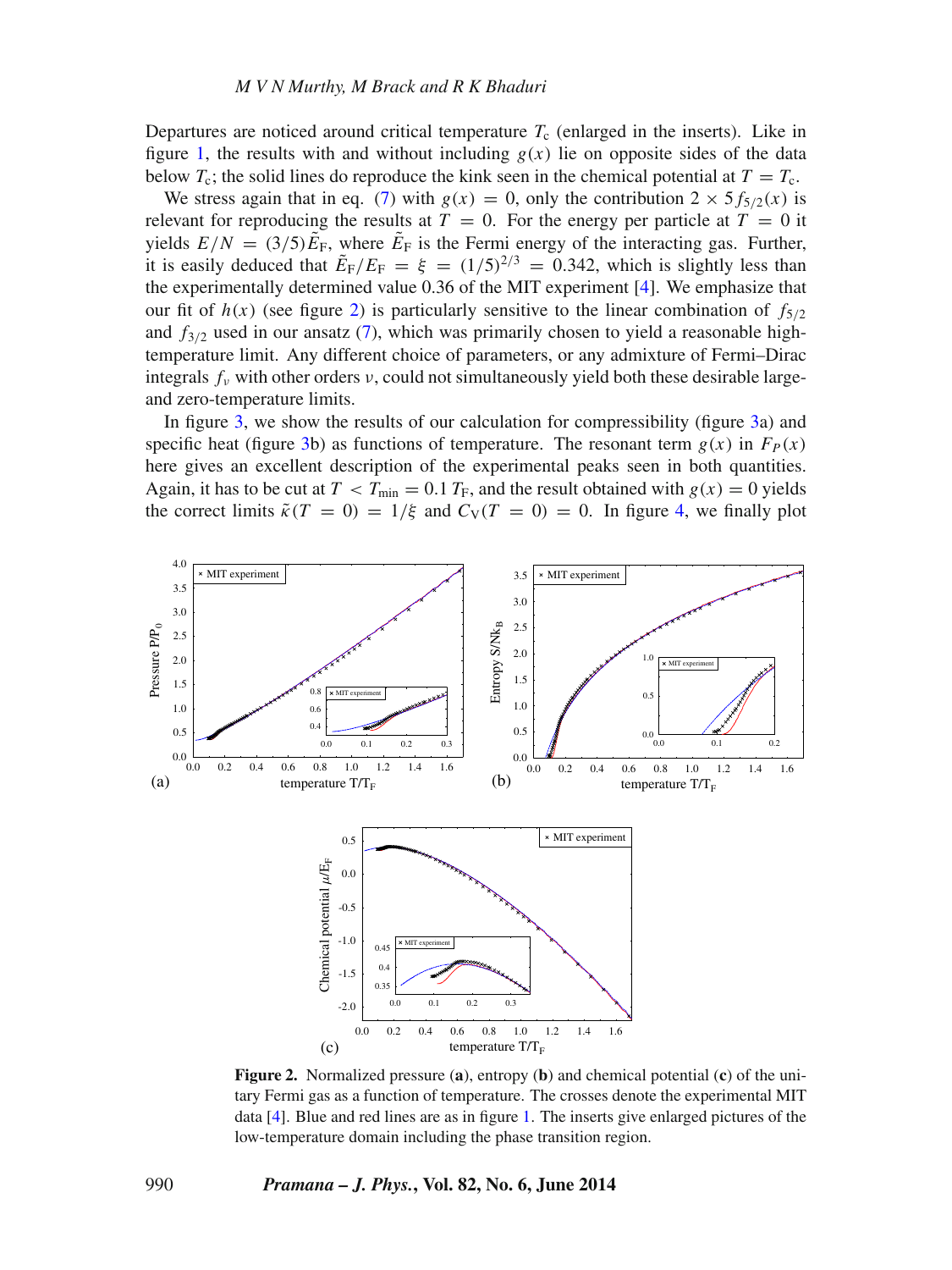*Equation of state of a unitary Fermi gas*

<span id="page-6-0"></span>

**Figure 3.** Normalized compressibility (**a**) and specific heat (**b**) of the unitary Fermi gas as functions of temperature (crosses and lines as in the previous figures).

compressibility vs. normalized pressure like it was done in ref. [\[4\]](#page-8-0). Note here, in particular, the excellent agreement with the data up to the highest available pressures.

### **4. Summary and conclusions**

To summarize, we have introduced a phenomenological function  $F_P(x)$ , given by eq. [\(7\)](#page-2-0), that yields the universal equation of state [\(6\)](#page-2-2) of a unitary fermion gas.  $F<sub>P</sub>(x)$  depends solely on the fugacity  $z$  (or on  $x = \ln z$ ) and hence is scale-independent. It consists of two Fermi–Dirac integrals,  $f_{5/2}(x)$  and  $f_{3/2}(x)$ , and a resonant term  $g(z)$  that correspond to a pair of zeros of the grand partition function in the complex *z* plane, suitable for describing the phase transition observed in the experiments. The non-resonant Fermi–Dirac part of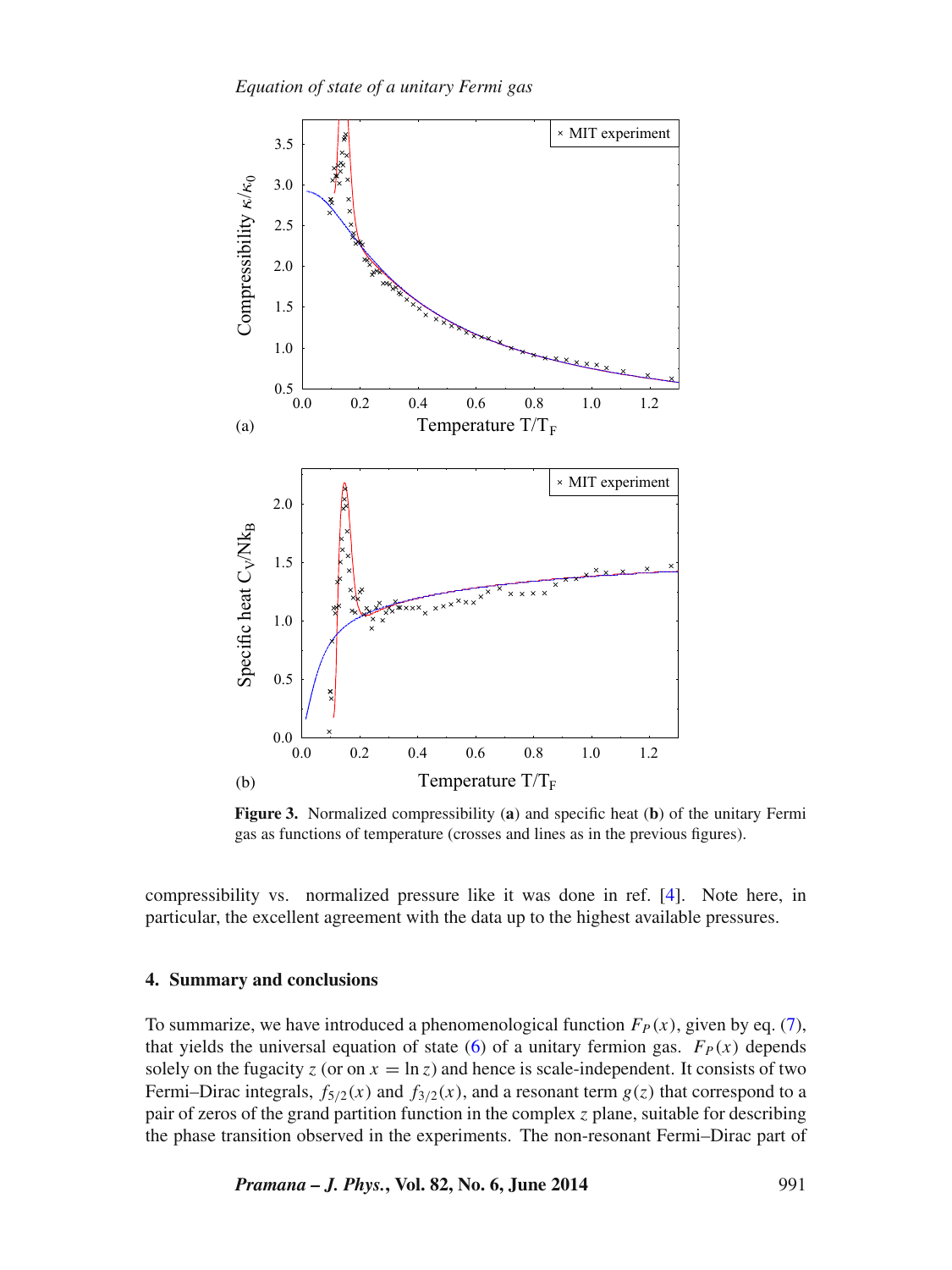<span id="page-7-0"></span>

**Figure 4.** Normalized compressibility vs. normalized pressure (crosses and lines as in the previous figures).

 $F_P(x)$  is constructed to yield a reasonable high-temperature limit by imposing the value  $\Delta b_2 = 1/\sqrt{2}$  of the second virial coefficient [\[12\]](#page-8-9); it contains otherwise no adjustable parameter. As a bonus, it also yields zero-temperature limits that fit the data. The only two parameters  $z_c$  and  $\epsilon$ , appearing in eq. [\(9\)](#page-3-0) for the resonant term  $g(x)$ , have been fitted to the critical temperature  $T_c = 0.16 T_F$  and the width of the phase transition found in the MIT data for specific heat and compressibility (see figure [3\)](#page-6-0). The function  $g(z)$  diverges for  $z \to \infty$ , i.e., for  $T \to 0$ . It was therefore put to zero for  $z > z_{\text{max}} = 27$  corresponding to  $T < T_{\text{min}} = 0.1 T_F$ . However, the available data seen in the figures [2](#page-5-0)[–4](#page-7-0) are lying at  $T > T_{\text{min}}$ , so that we can claim to describe all these data with our full ansatz [\(7\)](#page-2-0). The only sizeable deviation is found in figure [1](#page-3-1) for the quantity  $h(x)$ , which appears to have been measured even below  $T_{\text{min}}$ , and for which our results including  $g(x)$  take off already above *T*min. Nevertheless, we can claim that our ansatz, in spite of its simplicity, describes the overall experimental data surprisingly well. To construct it, we have mainly used the universal properties of a gas at unitarity, as well as crucial experimental observations.

It is also tempting to extend the above analysis for trapped fermionic atoms at unitarity. Following the arguments given above, we may write  $F_p^{(\text{trap})}(x)$  in the form

$$
F_P^{\text{(trap)}}(x) = 2[f_4(x) + 4(f_4(x) - f_3(x))] + g^{\text{(trap)}}(x), \tag{16}
$$

which is similar in form to the ansatz given in eq. [\(7\)](#page-2-0), with the Fermi integrals of the gas replaced by the appropriate Fermi integrals for the trap. In the first part there are no new parameters and the second virial coefficient is reproduced correctly. This form also determines the zero temperature properties of trapped fermionic system at unitarity. However, in the absence of data on compressibility and specific heat it is not possible to determine the second term  $g(x)^{(\text{trap})}$  and thus the full form of the thermodynamic potential. Nevertheless, the form suggested above may be useful in analysing the results for the trap also in future.